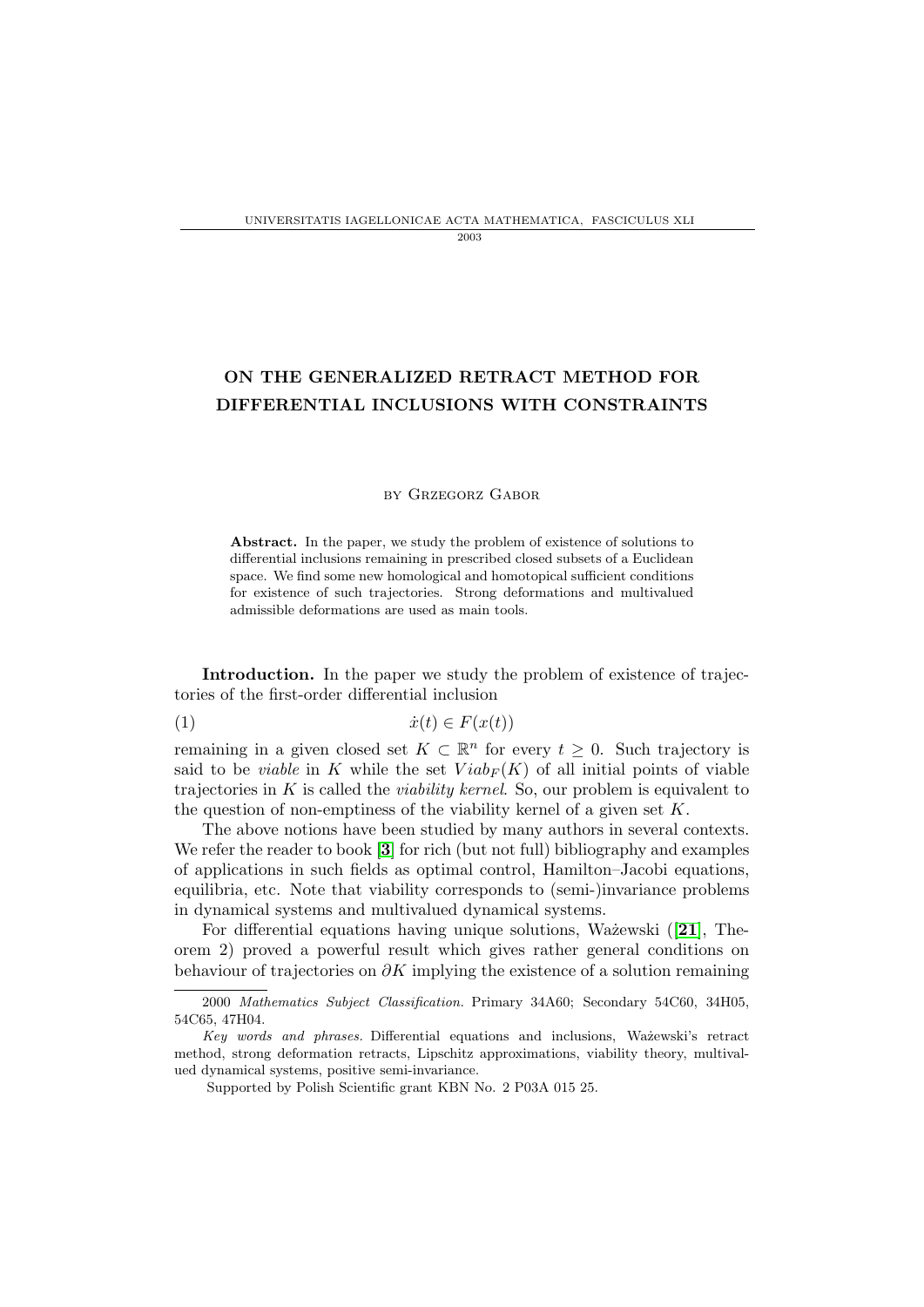forever in  $K$ . This famous result has been called the Wa $\chi$ zewski retract method or the Wa˙zewski topological principle.

Differential inclusions as well as differential equations without uniqueness bring us some difficulties. In particular, it may occur that there are some trajectories starting from a boundary point and leaving K immediately and some other which go inside, simultaneously. There are several papers dealing with the class of problems without the uniqueness of solutions (see e.g.  $[14]$  $[14]$  $[14]$ ,  $[4]$  $[4]$  $[4]$ , [[5](#page-14-2)]) but, as a necessary assumption, the authors have only considered situations where the sets of so-called "egress" and "strict egress" points are equal. The common point of these works lies in using the so-called multivalued retraction, which will be discussed in section [2.](#page-5-0) The difficulty is that, in a multivalued case, we usually meet two different exit sets:

$$
K^{-}(F) := \{x_0 \in \partial K \mid \forall x \in S_F(x_0) : x \text{ leaves } K \text{ immediately}\},\
$$

$$
K_e(F) := \{x_0 \in \partial K \mid \exists x \in S_F(x_0) : x \text{ leaves } K \text{ immediately}\},\
$$

where "immediately" means that for every  $\varepsilon > 0$  there is  $0 < t < \varepsilon$  such that  $x(t) \notin K$ . When there is no ambiguity, we shall write shortly K<sup>-</sup> and K<sub>e</sub>. Here  $S_F(x_0)$  stands for the set of trajectories starting from  $x_0$ .

We have  $K^- \subset K_e$  and  $K_e$  is usually essentially larger. The question arises: which of these exit sets is more important or more appropriate for our considerations? As we shall see, it depends on methods we would like to use. We shall describe it in the paper.

The second branch of the history of our problem is connected with the Conley index theory which has been developed since 70's in many directions (see [[17](#page-15-2)] and references therein). Beside lots of results concerning continuous flows there have also been published some papers on the multivalued case (e.g.  $[19, 15, 16]$  $[19, 15, 16]$  $[19, 15, 16]$  $[19, 15, 16]$  $[19, 15, 16]$ .

The following result by Cardaliaguet (see [[6,](#page-14-3) [7](#page-14-4)]) gives a connectedness type sufficient condition for existence of viable trajectories, which, while narrow from the topological point of view, concerns a large class of multivalued problems.

PROPOSITION 0.1. Let K be a closed convex subset of  $\mathbb{R}^n$  or a closed connected  $C^1$  n–manifold in  $\mathbb{R}^n$  with a boundary  $\partial K$  and  $F$  be a compact convex valued upper semicontinuous map with at most a linear growth. If the set  $K^$ is closed and not connected, then  $Viab_F(K) \neq \emptyset$ .

The above result motivates us to try to weaken regularity assumptions on the set K and use more general homological or homotopical conditions instead of connectedness. This was the main aim of the paper [[11](#page-15-6)]. Now, we also deal with this topic and develop some parts of [[11](#page-15-6)].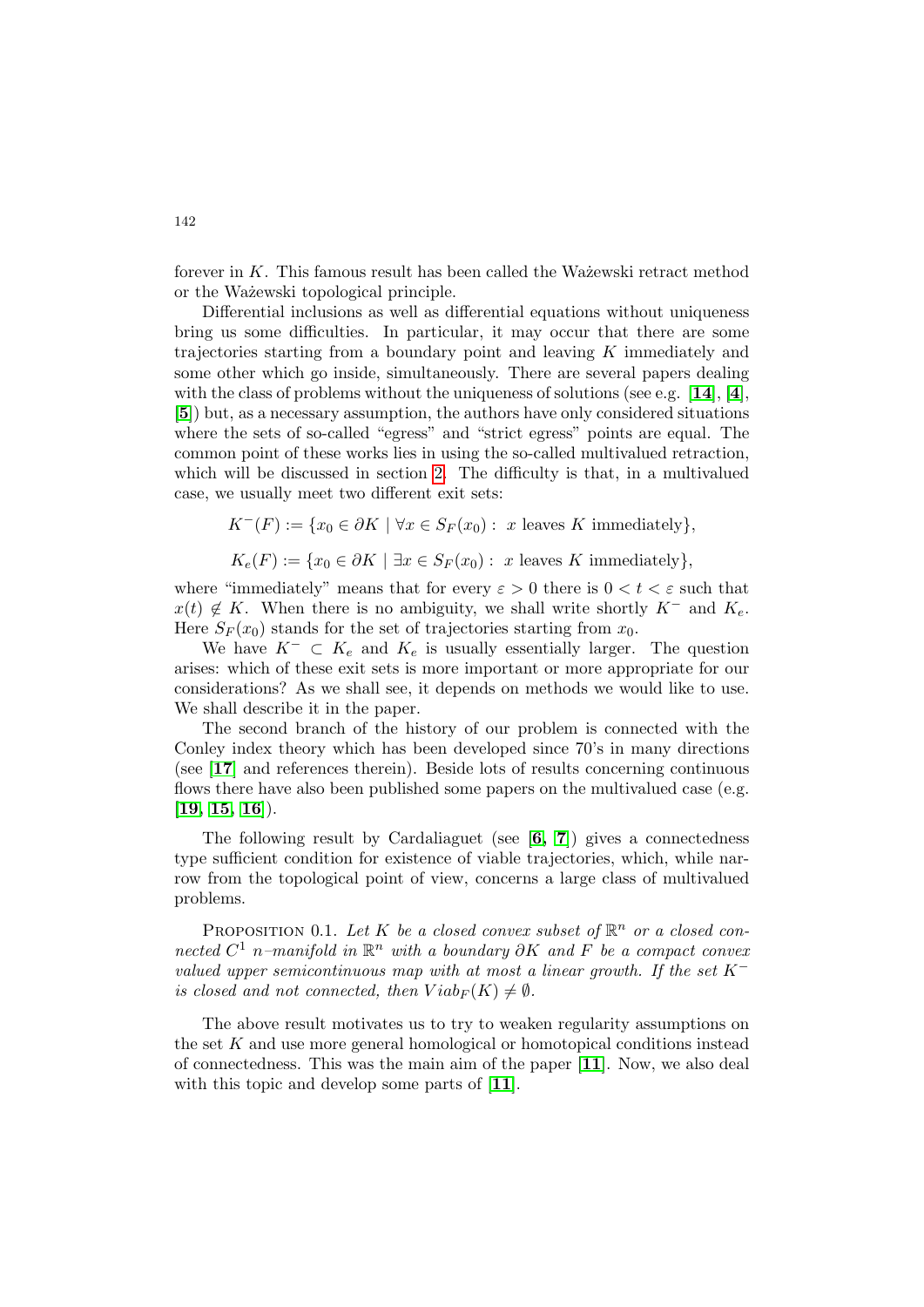Let us explain how the paper is organized.

After some background included in Section [1,](#page-2-0) we divide our considerations into two sections.

In Section [2](#page-5-0) we present some new sufficient conditions for the existence of viable trajectories in terms of homology groups, admissible maps and multivalued retractions and deformations. Theorem [2.1](#page-5-1) is the main result of the section.

Formulations of results of Section [3](#page-9-0) use the notion of a (single-valued) strong deformation but under stronger assumptions on the regularity of sets K and  $K^-$ . The main result of this section, THEOREM [3.3](#page-10-0), forms an essential progress in comparison with analogous results in [[11](#page-15-6)]. We apply some useful selection and approximation lemmas, which are themselves interesting.

<span id="page-2-0"></span>**1. Preliminaries.** In the paper we use the following notation: by  $IntA$ ,  $\overline{A}$  (or clA) and  $\partial A$  we denote the interior, closure and boundary of a subset A of a metric space X, an open ball centered at  $x_0$  and with radius r is denoted by  $B(x_0, r)$ . The unit ball in a Euclidean space is denoted shortly by  $B_1$ . We use also notation  $|\cdot|$  for the Euclidean norm. By  $d_M(x)$  (or  $dist(x, M)$ ) we denote the distance from a point x to a closed set  $M$ . The distance between two sets N, M will be always denoted by  $dist(N, M) := \inf \{ d_M(x) | x \in N \}.$ All spaces are assumed to be metric.

The set-valued map  $F: \mathbb{R}^n \to \mathbb{R}^n$  is called a *Marchaud*<sup>[1](#page-2-1)</sup> map if F is upper semicontinuous (in short: u.s.c.) with compact convex values and at most a linear growth (that is, there is a constant  $c > 0$  such that  $|F(x)| := \sup\{|y| \mid y \in$  $F(x)\leq c(1+|x|)$ , for every x).

It is known ([[3](#page-14-0)], Theorem 3.3.5) that for each  $x_0 \in \mathbb{R}^n$  there is an absolutely continuous solution (which is called a trajectory) to the Cauchy problem

(2) 
$$
\dot{x}(t) \in F(x(t))
$$
 for a.e.  $t \ge 0$ ,  $x(0) = x_0 \in \mathbb{R}^n$ .

<span id="page-2-2"></span>Moreover, it satisfies the estimates:

$$
|x(t)| \le (|x_0| + 1)e^{ct}
$$
 for all  $t \ge 0$ 

and

$$
|x(t)| \le c(|x_0|+1)e^{ct}
$$
 for a.e.  $t \ge 0$ .

Take  $b > c$ . The set  $S_F(x_0)$  of all absolutely continuous solutions to [\(2\)](#page-2-2) is viewed as a subset of the Banach space

$$
C := \{ x \in C([0, \infty), \mathbb{R}^n) \mid \sup_{t \ge 0} |x(t)| e^{-bt} < \infty \}
$$

<span id="page-2-1"></span><sup>&</sup>lt;sup>1</sup>Let us note that in the same time (the  $30's$ ) that class of maps was independently introduced in the context of differential inclusions by Zaremba in his PhD thesis.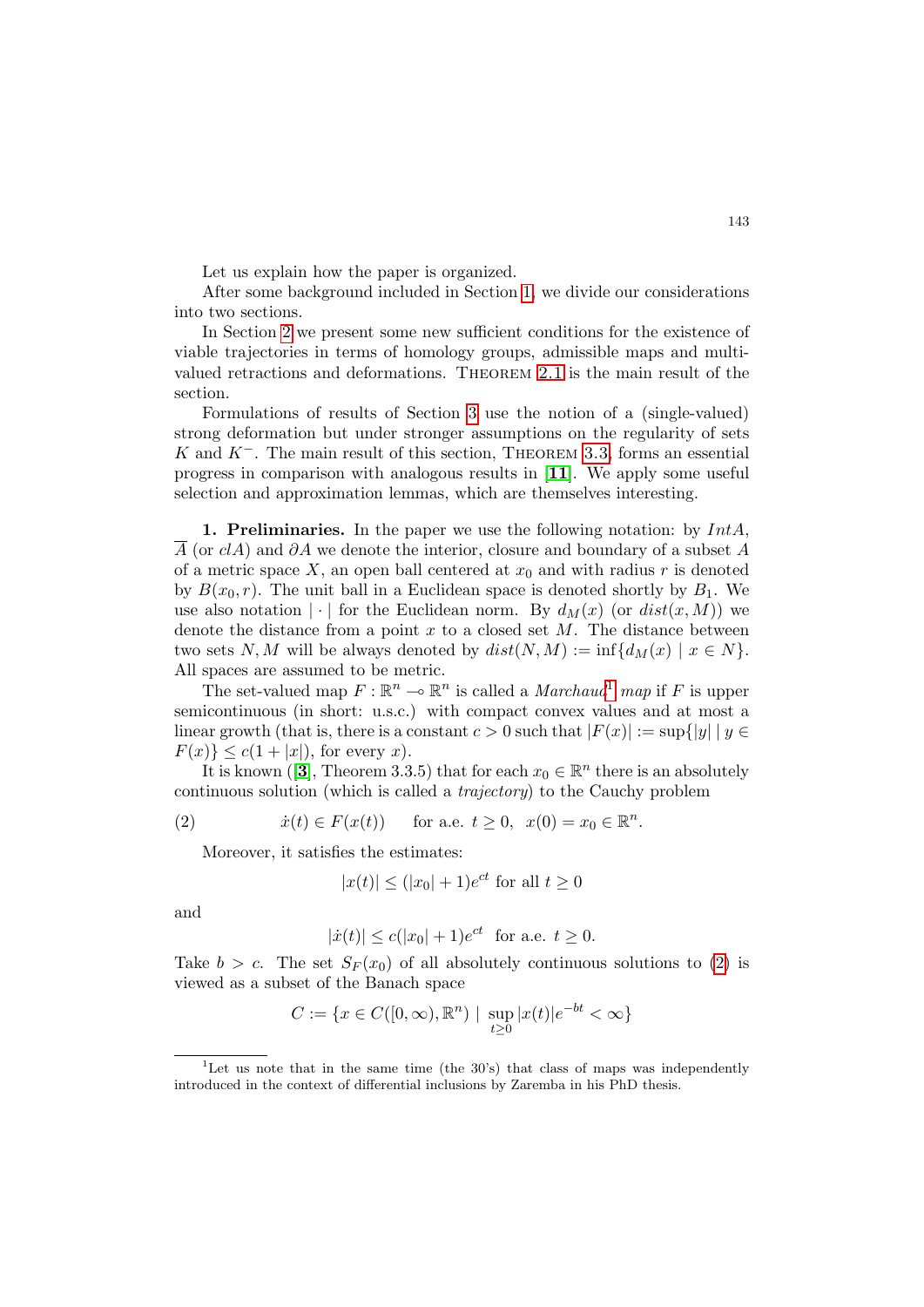equipped with the norm

$$
||x||_C:=\sup_{t\geq 0}|x(t)|e^{-bt}.
$$

LEMMA 1.1. ([[3](#page-14-0)], Theorem 2.4.4, Corollary 5.3.3, and [[1](#page-14-5)]) If F is a Marchaud map, then  $S_F : \mathbb{R}^n \to C$  is u.s.c. with non-empty compact  $R_\delta$  values<sup>[2](#page-3-0)</sup>. Moreover, if F is Lipschitz, then  $S_F$  is also lower semicontinuous.

We denote  $S_F(K) := \bigcup_{x \in K} S_F(x)$ .

Let  $K \subset \mathbb{R}^n$  be a closed set.

DEFINITION 1.2. We say that a trajectory  $x(\cdot)$  for F starting from  $x_0 \in K$ is viable in K if  $x(t) \in K$  for every  $t \geq 0$ . A set K is said to be viable<sup>[3](#page-3-1)</sup> under F, if, for each  $x_0 \in K$ , there is at least one trajectory  $x \in S_F(x_0)$  which is viable in  $K$ . The largest closed subset of  $K$  viable under  $F$  (possibly empty, in general) is called a *viability kernel* of K, and is denoted by  $Viab_F(K)$ . It may be proved (see [[3](#page-14-0)], Theorem 4.1.2) that  $Viab_F(K)$  consists of all points  $x_0 \in K$  such that there is a viable trajectory for F in K starting from  $x_0$ .

Using the notion of the viability kernel we can formulate the Viability Theorem as follows.

PROPOSITION 1.[3](#page-14-0). (3), Theorem 3.3.2) One has  $K = Viab_F(K)$  if and only if

$$
F(x) \cap T_K(x) \neq \emptyset \quad for \ every \ x \in K.
$$

Here  $T_K(x)$  stands for the Bouligand contingent cone to K in a point  $x \in K$ defined as:

$$
T_K(x) := \left\{ v \in \mathbb{R}^n \mid \liminf_{h \to 0^+} \frac{dist(x + hv, K)}{h} = 0 \right\}.
$$

When the set  $K$  is not viable, the viability kernel can be not only smaller than the whole set  $K$ , but even empty. In the paper we look for topological sufficient conditions for the non-emptiness of  $Viab_F(K)$ . We shall use exit sets defined in Introduction. It is important from the analytical point of view that it is possible (see  $[8]$  $[8]$  $[8]$ , Lemma 5.2) to characterize the exit set in terms of tangent cones. In particular, one can check whether the exit set  $K^-(F)$  is closed, which is a basic assumption in many results.

<span id="page-3-0"></span><sup>&</sup>lt;sup>2</sup>A space X is a compact  $R_{\delta}$ -set provided it is homeomorphic to an intersection of a decreasing sequence of compact contractible spaces. In particular, it is acyclic.

<span id="page-3-1"></span> ${}^{3}$ In terms of multivalued dynamical systems, we can say that K is weakly positively invariant.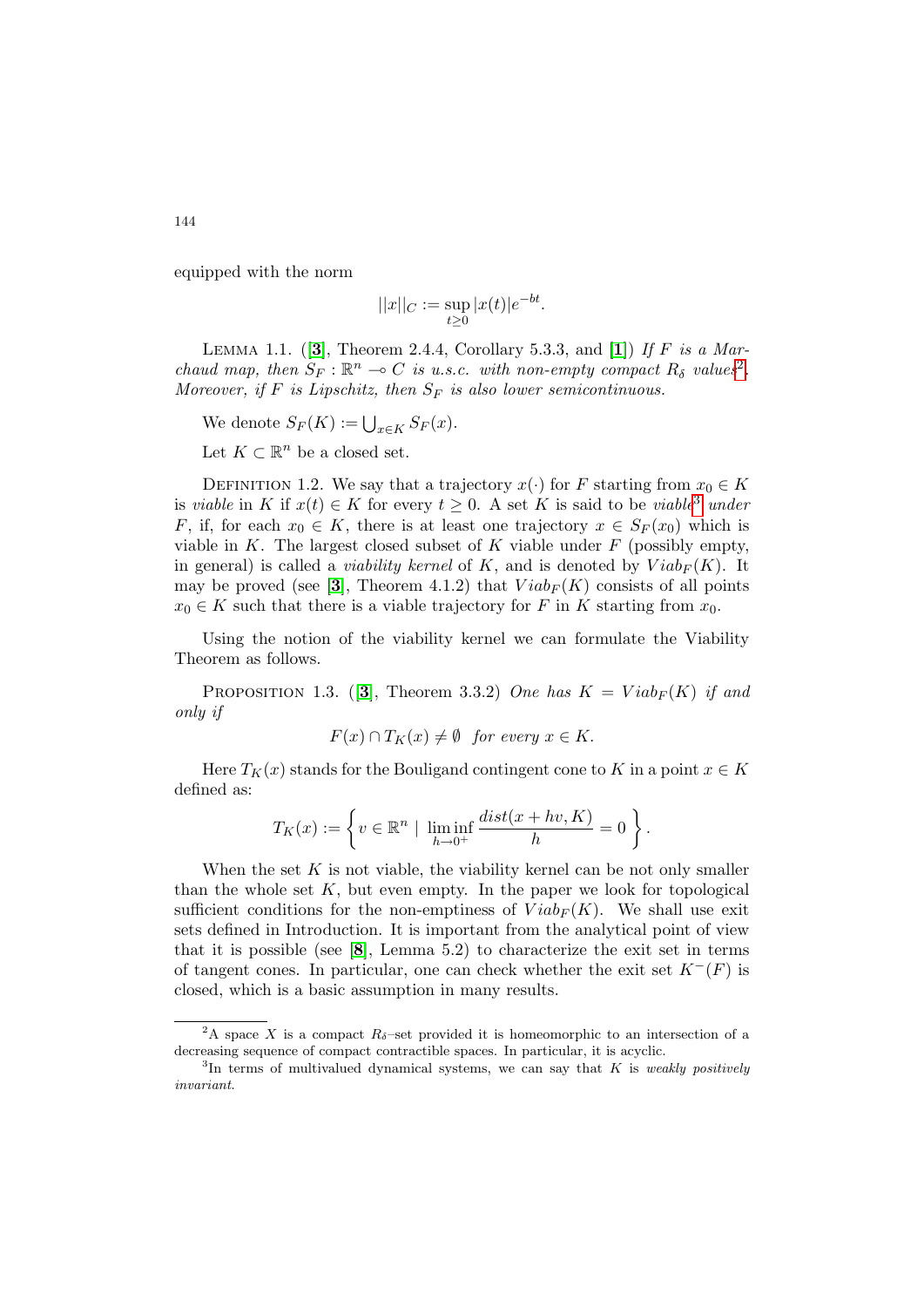In the paper we use the so-called *exit function*  $\tau_K : S_F(\mathbb{R}^n) \to [0, \infty]$ defined as follows:

$$
\tau_K(x) := \begin{cases} \inf\{t > 0 \mid x(t) \notin K\}, & \text{for } x \text{ not viable,} \\ \infty, & \text{for } x \text{ viable.} \end{cases}
$$

It is known (see [[3](#page-14-0)], Lemma 4.2.2) that, for any closed set K, the map  $\tau_K$  is upper semicontinuous (as a generalized real function).

Define also the function  $\rho_K : S_F(K) \to [0, \infty],$ 

$$
\rho_K(x) := \inf\{t > 0 \mid x(t) \in K_e\}.
$$

<span id="page-4-2"></span>LEMMA 1.4. ([[11](#page-15-6)], Lemma 1.9) Assume that  $Z \subset K$  and no trajectory starting from Z remains in K. The function  $\rho_K(\cdot)$  is lower semicontinuous (l.s.c.) on Z provided

<span id="page-4-0"></span>(3) *for each* 
$$
x_0 \in \overline{K_e} \setminus K_e
$$
 *and*  $x \in S_F(x_0), x([0, \infty)) \cap K_e = \emptyset$ .

In particular, if the set  $K_e$  is closed, then  $\rho_K(\cdot)$  is l.s.c.

REMARK 1.5. There are important examples where [\(3\)](#page-4-0) holds for non-closed  $K_e$ . For instance, in considerations in [[2](#page-14-7)],  $\overline{K_e} \setminus K_e$  is a singleton in which F is equal to zero. Second example can be found in [[18](#page-15-7)], Section 5. Notice also that if  $K_e \setminus K_e \neq \emptyset$ , then assumption [\(3\)](#page-4-0) implies immediately that  $Viab_F (K) \neq \emptyset$ . Therefore [\(3\)](#page-4-0) will be used only in results on localization of initial points of viable trajectories; in other results we will assume that the set  $K_e$  is closed.

Let us finally recall some important information on multivalued admissible maps which we use in the next section.

A map  $p: X \to Y$  is said to be a *Vietoris map* provided p is onto, proper (i.e.  $p^{-1}(A)$  is compact, for any compact subset A of Y), and the set  $p^{-1}(y)$ is acyclic<sup>[4](#page-4-1)</sup> for any  $y \in Y$ . A multivalued map  $\varphi: X \to Y$  is called *admissible* (in the sense of Górniewicz [[12](#page-15-8)]) if there exists a space  $\Gamma$  and two singlevalued maps  $p : \Gamma \to X$  and  $q : \Gamma \to Y$  such that p is a Vietoris map, and  $q(p^{-1}(x)) \subset \varphi(x)$ , for every  $x \in X$ . We say that the pair  $(p,q)$  above is a selected pair of  $\varphi$  and denote it by  $(p,q) \subset \varphi$ . Of course,  $\varphi$  may have many selected pairs. From the Vietoris theorem (see [[13](#page-15-9)], Theorem 8.9) it follows that a Vietoris map p induces an isomorphism  $p_* : H(X) \to H(Y)$ .

It enables to consider for any selected pair  $(p, q)$  of  $\varphi$  a homomorphism

$$
\check{H}(X) \xrightarrow{p_*^{-1}} \check{H}(\Gamma) \xrightarrow{q_*} \check{H}(Y).
$$

We define

$$
\varphi_* := \{ q_* p_*^{-1} \mid (p,q) \subset \varphi \}.
$$

<span id="page-4-1"></span> $4$ With respect to the Čech homology functor with compact carriers and coefficients in Q. It means that  $\check{H}_n(p^{-1}(y)) = 0$  for  $n > 0$  and  $\check{H}_0(p^{-1}(y)) = Q$ .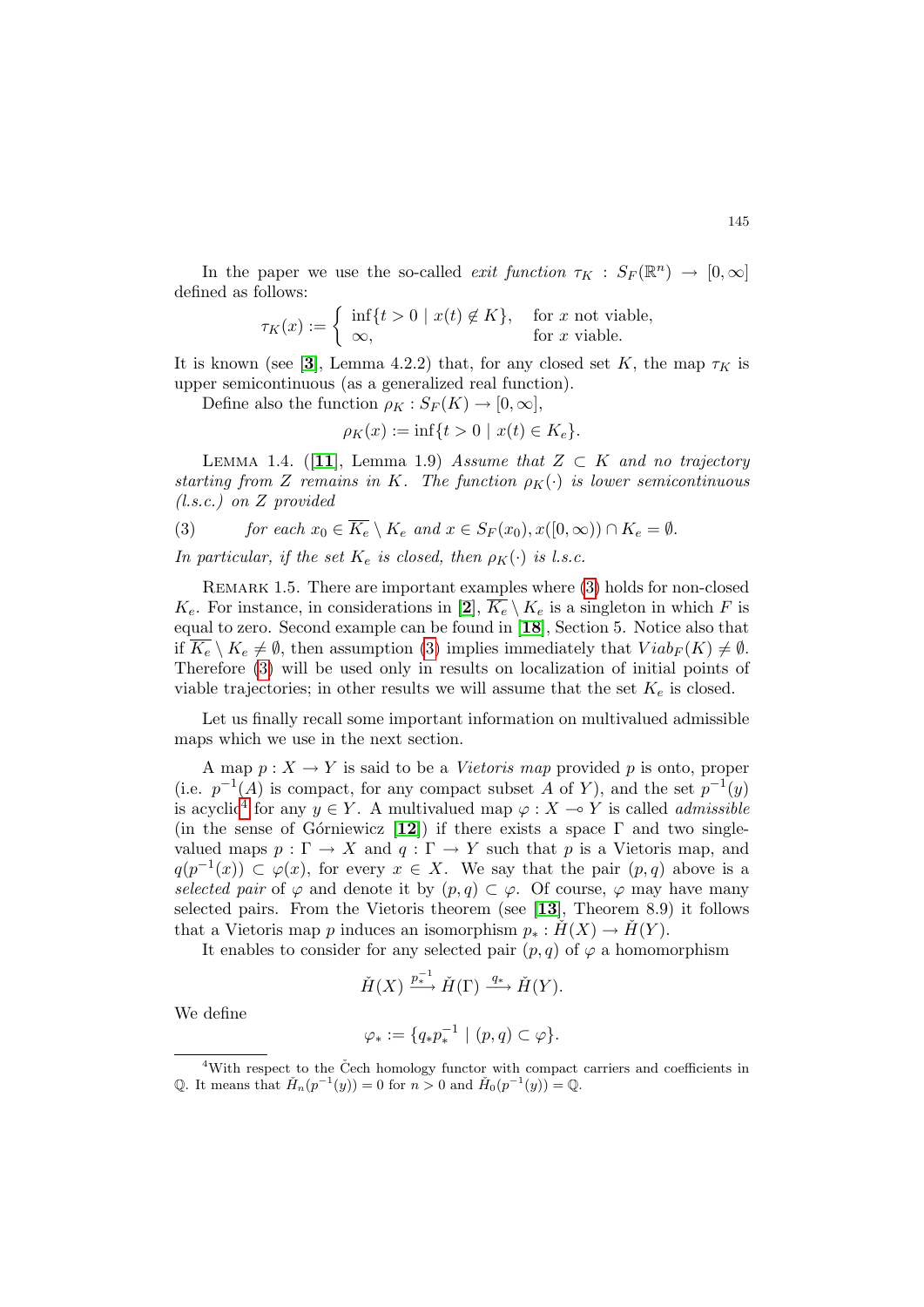If  $\varphi: X \to Y$  is acyclic, i.e. it has compact acyclic values, then for any two selected pairs  $(p, q), (p', q')$  of  $\varphi$ , there is  $q_* p_*^{-1} = q'_*(p')_*^{-1}$  ([[13](#page-15-9)], Proposition 40.4). Hence, since every single-valued map is acyclic, we can obtain  $f_*$ , for  $f: X \to Y$ , considering both diagrams  $X \xleftarrow{p_f} Gr(f) \xrightarrow{q_f} Y$  and  $X \xleftarrow{id_X} X \xrightarrow{f} Y$ Y, where  $p_f(x, y) = x$  and  $q_f(x, y) = y$ .

PROPOSITION 1.6. ([[13](#page-15-9)], Theorem 40.5) Let  $\varphi : X \to X_1$  and  $\psi : X_1 \to X_2$ be two admissible maps. Then the composition  $\psi \circ \varphi : X \to X_2$  is an admissible map and, for each selected pairs  $(p_1, q_1) \subset \varphi$  and  $(p_2, q_2) \subset \psi$ , there exists a selected pair  $(p, q) \subset \psi \circ \varphi$  such that  $(q_2)_*(p_2)_*^{-1}(q_1)_*(p_1)_*^{-1} = q_* p_*^{-1}$ .

<span id="page-5-5"></span>We will need the following.

PROPOSITION 1.7. ([[11](#page-15-6)], Proposition 6.4) Let  $\varphi: X \to X_1$  and  $\psi: X_1 \to$  $X_2$  be two admissible maps. If  $\varphi = i : X \hookrightarrow X_1$  (resp.  $\psi = i : X_1 \hookrightarrow X_2$ ), then

(4) 
$$
(\psi \circ i)_* = \{q_* p_*^{-1} i_* \mid (p, q) \subset \psi \},
$$

resp.

<span id="page-5-4"></span>(5) 
$$
(i \circ \varphi)_* = \{i_* q_* p_*^{-1} \mid (p, q) \subset \varphi\}.
$$

It is easy to see that, for any two admissible maps, if  $\varphi \subset \psi$ , then  $\varphi_* \subset \psi_*$ . Two admissible maps  $\varphi, \psi : X \to Y$  are homotopic (written  $\varphi \sim \psi$ ) provided there exists an admissible map  $\chi: X \times [0, 1] \to Y$  such that  $\chi(\cdot, 0) \subset \varphi$ and  $\chi(\cdot, 1) \subset \psi$ .

<span id="page-5-3"></span>PROPOSITION 1.8. ([[13](#page-15-9)], Theorem 40.11, Corollary 40.12) For any two admissible maps  $\varphi, \psi : X \multimap Y$ , if  $\varphi \sim \psi$ , then  $\varphi_* \cap \psi_* \neq \emptyset$ .

In particular, if  $\varphi : X \to X$  and  $\varphi \sim id_X$ , then  $Id_{\check{H}(X)} = q_* p_*^{-1}$ , for some selected pair  $(p, q)$  of  $\varphi$ .

<span id="page-5-0"></span>2. First approach: homological one. The aim of this section is to prove the following result being a generalization of Theorem A in [[11](#page-15-6)] (see also Theorem 12 in  $[10]$  $[10]$  $[10]$ ).

<span id="page-5-1"></span>THEOREM 2.1. Let K be a closed subset of  $\mathbb{R}^n$  and  $F: \mathbb{R}^n \to \mathbb{R}^n$  be a Marchaud map. Assume that the set  $K_e$  is closed and

<span id="page-5-2"></span>(6) *there is a subset* 
$$
A \subset K
$$
,  $K_e \subset A$ ,  
and there exists a retraction  $r : A \to K_e$   
such that  $x([0, \tau_K(x)]) \subset A$   
for every  $x_0 \in K_e$  and every  $x \in S_F(x_0)$ .

If the homomorphism  $i_* : \check{H}(K_e) \to \check{H}(K)$  induced by the inclusion map is not an isomorphism, then  $Viab_F(K) \neq \emptyset$ .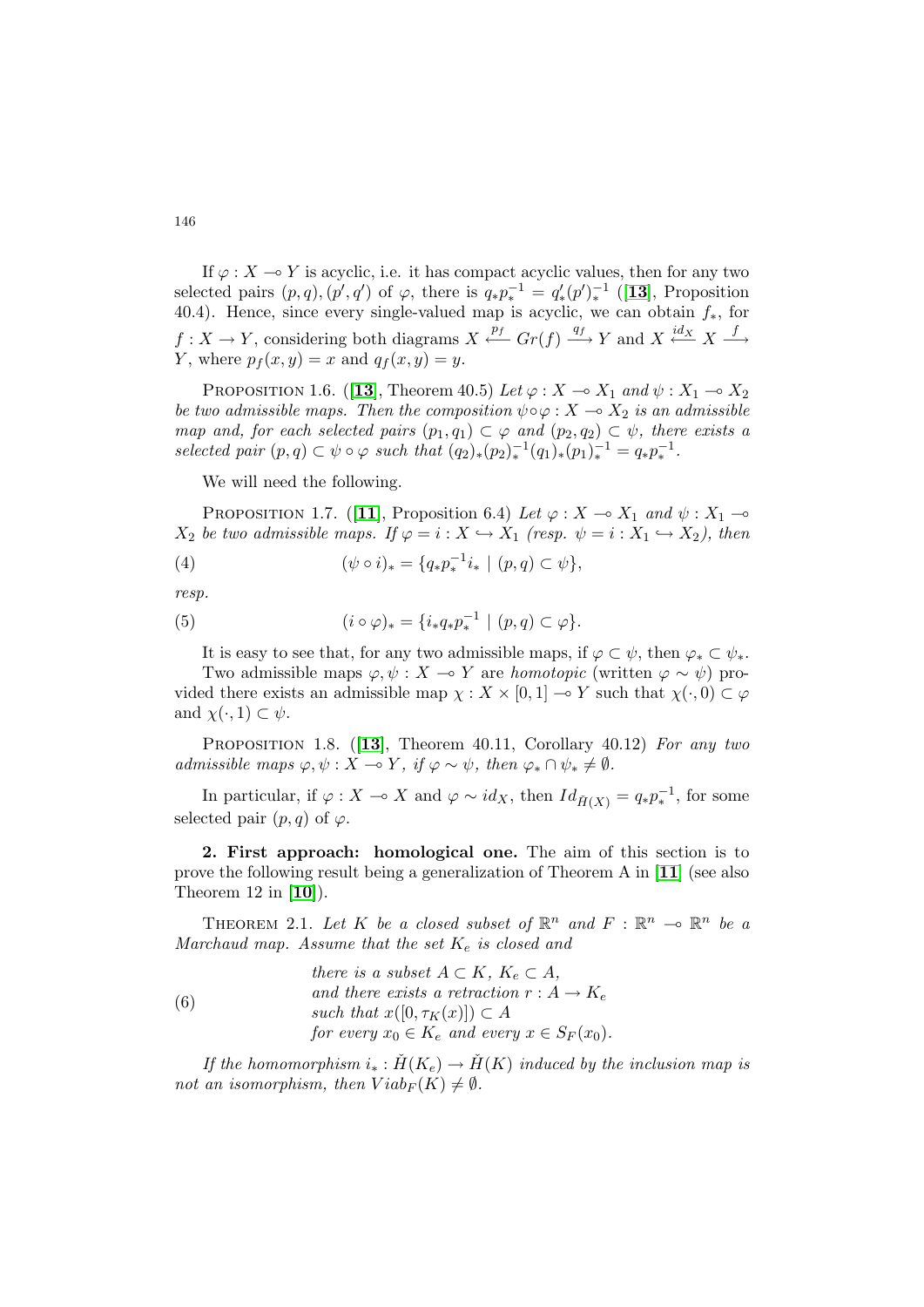Before the proof, let us give some comments.

Comment 1. Our assumption [\(6\)](#page-5-2) excludes, roughly speaking, the situation where some trajectories starting from a component of  $K_e$  leave K through another one.

Comment 2. We may illustrate the importance of assumption [\(6\)](#page-5-2) with the following example.

Let

$$
K := ([-1, 2] \times [-2, 2]) \setminus \{(x, y) \in \mathbb{R}^2 \mid x > 0, -x^2 < y < x^2\}
$$

and let  $f : \mathbb{R}^2 \to \mathbb{R}^2$  be given by

$$
f(x,y):=\begin{cases}(1,2\sqrt{y}), & 0\leq y\leq 1,\\ (1,-2\sqrt{-y}), & -1\leq y<0,\\ (1,2\sqrt{2-y}), & 1< y\leq 2,\\ (1,-2\sqrt{y-2}), & y>2,\\ (1,-2\sqrt{y+2}), & -2\leq y<-1,\\ (1,2\sqrt{-y-2}), & y<-2.\end{cases}
$$

One can check that the set  $K_e$  consists of exactly three points, so  $H(K_e) \not\cong$  $H(K)$  but assumption [\(6\)](#page-5-2) is not satisfied (look at the origin which belongs to  $K_e$ ). Obviously,  $Viab_F(K) = \emptyset$ .

Comment 3. One can easily find (even in the Lipschitz single-valued case) examples where assumption [\(6\)](#page-5-2) holds,  $\check{H}(K_e) \cong \check{H}(K)$  and  $Viab_F(K) = \emptyset$ .

Comment 4. Assumption [\(6\)](#page-5-2) is weaker and more suitable than the following one considered in Theorem A in [[11](#page-15-6)]:

<span id="page-6-0"></span>(7) for every 
$$
x_0 \in K_e(F)
$$
 and every  $x \in S_F(x_0), x([0, \tau_K(x)]) \subset K_e(F)$ .

The importance of the replacing assumption [\(7\)](#page-6-0) by [\(6\)](#page-5-2) is visible in the following simple example.

Let  $K := \overline{B_1} \subset \mathbb{R}^2$  and  $F : \mathbb{R}^2 \to \mathbb{R}^2$ ,

$$
F(x,y) := \{ (x+u, -y+v) \in \mathbb{R}^2 \mid u \in \frac{1}{2}[-y, y], v \in \frac{1}{2}[-x, x] \}.
$$

It is easy to check that

$$
K^- = cl \left\{ (x, y) \in \partial B_1 \mid \inf_{u \in F(x, y)} \langle u, (x, y) \rangle > 0 \right\} =
$$
  
= 
$$
\left\{ (x, y) \in \partial B_1 \mid x^2 \ge \frac{5 + \sqrt{5}}{10} \right\}
$$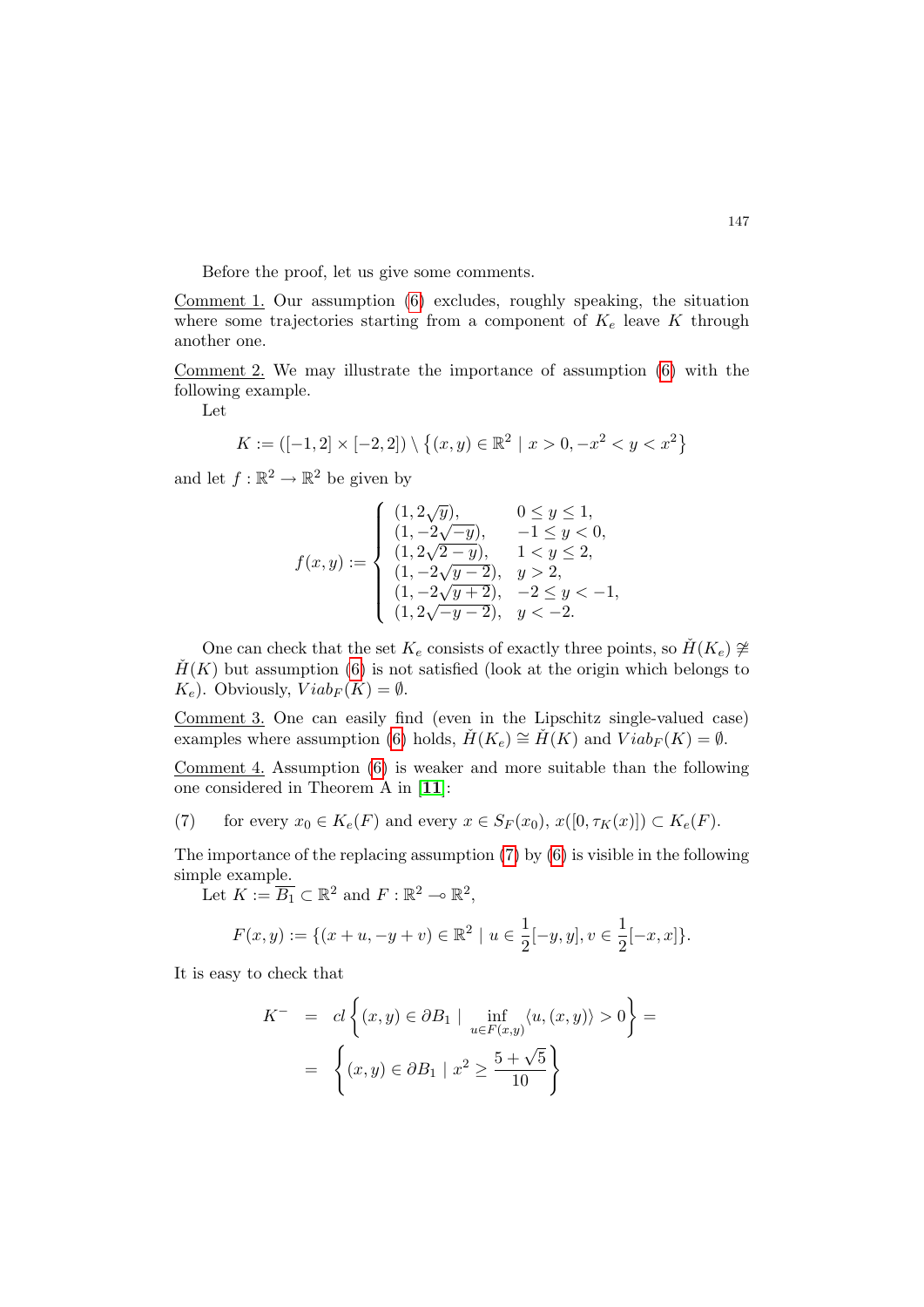and

148

$$
K_e = cl \left\{ (x, y) \in \partial B_1 \mid \sup_{u \in F(x, y)} \langle u, (x, y) \rangle > 0 \right\} =
$$
  
= 
$$
\left\{ (x, y) \in \partial B_1 \mid x^2 \ge \frac{5 - \sqrt{5}}{10} \right\}.
$$

To check [\(6\)](#page-5-2) it is sufficient to notice that, for every  $(x, y) \in \partial B_1$  with  $x > \frac{1}{5}$  $(x < -\frac{1}{5})$  $(\frac{1}{5})$ , one has  $\inf_{u \in F(x,y)} \langle u, (1,0) \rangle > 0$  (resp.  $\inf_{u \in F(x,y)} \langle u, (-1,0) \rangle > 0$ ), and  $K_e \subset A := \{(x, y) \in \overline{B_1} \mid |x| > \frac{1}{5}\}$  $\frac{1}{5}$ . It is seen that  $K_e$  is a retract of A, and each trajectory x starting in  $K_e$  satisfies  $x([0, \tau_K(x)]) \subset A$ . Note that there exist trajectories starting in  $K_e$  which do not satisfy condition [\(7\)](#page-6-0).

PROOF OF THEOREM [2.1.](#page-5-1) Assume, on the contrary, that there is no viable trajectory in K. Consider the multivalued homotopy  $H : K \times [0,1] \to K$ ,

$$
H(x_0, t) :=
$$
  
\n
$$
\bigcup_{x \in S_F(x_0)} \begin{cases} x([t\rho_K(x), t\tau_K(x)]), & \text{if } t\tau_K(x) \le \rho_K(x), \\ x([t\rho_K(x), \rho_K(x)]) \cup r(x([\rho_K(x), t\tau_K(x)])), & \text{if } t\tau_K(x) > \rho_K(x). \end{cases}
$$

The map  $H$  can be described as the following composition

$$
K\times [0,1]\stackrel{S_F\times id}{\multimap} S_F(K)\times [0,1]\stackrel{J\times id}{\multimap} S_F(K)\times [0,\infty)\times [0,1]\stackrel{k}{\rightarrow} K,
$$

where  $(S_F \times id)(x_0, t) := S_F(x_0) \times \{t\}, (J \times id)(x, t) := \{x\} \times [\rho_K(x), \tau_K(x)] \times \{t\}$ and

$$
k(x, s, t) := \begin{cases} x(st), & \text{if } st \notin [\rho_K(x), \tau_K(x)], \\ r(x(st)), & \text{if } st \in [\rho_K(x), \tau_K(x)]. \end{cases}
$$

Since  $\rho_K$  is l.s.c. (see Lemma [1.4\)](#page-4-2) and  $\tau_K$  is u.s.c., one can see that the map J is a compact convex valued u.s.c. map. Properties of  $r$  and the solution map  $S_F(\cdot)$  imply that H, as a composition of admissible maps, is admissible. It is seen that  $H(x_0, t) \ni x_0$  for every  $x_0 \in K_e$ . Moreover, H joins  $H(\cdot, 0) = id_K$ with  $H(\cdot, 1) = i \circ \Phi : K \to K$ , where  $\Phi : K \to K_e$ ,

(8) 
$$
\Phi(x_0) := \bigcup_{x \in S_F(x_0)} r(x([\rho_K(x), \tau_K(x)])).
$$

<span id="page-7-0"></span>Consider the diagram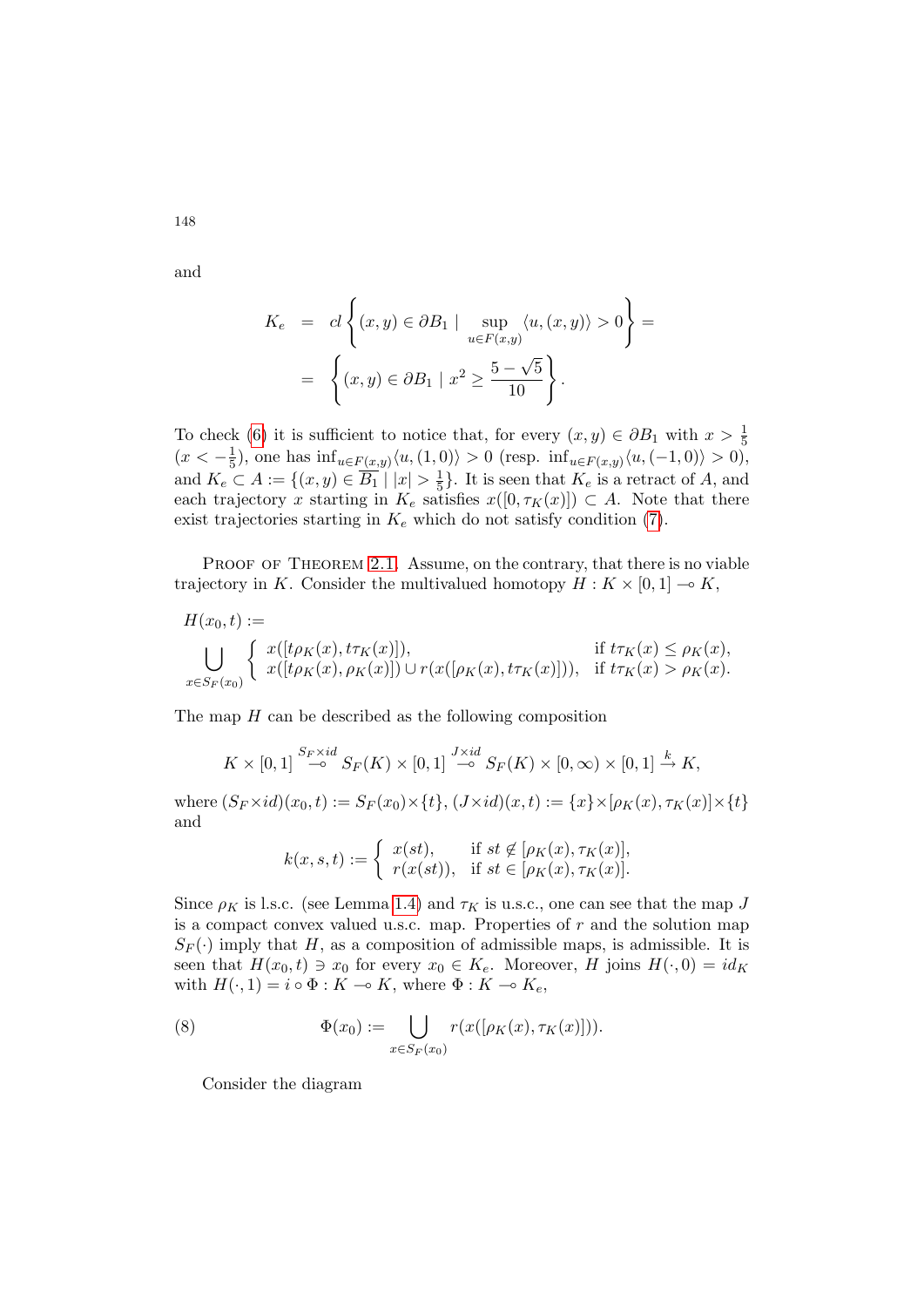

From Proposition [1.8](#page-5-3) applied to H,  $Id_{\tilde{H}(K)} \in (i \circ \Phi)_*,$  which means that  $Id_{\tilde{H}(K)} = i_*q_*p_*^{-1}$  for some selected pair  $(p,q)$  of  $\Phi$  (comp. [\(5\)](#page-5-4)) and hence,  $i_*$  is onto. On the other hand, since  $id_{K_e} \subset \Phi \circ i$ , from [\(4\)](#page-5-5) one obtains  $Id_{\check{H}(K_e)} = \bar{q}_*\bar{p}_*^{-1}i_*$  for some selected pair  $(\bar{p}, \bar{q}) \subset \Phi$ . This implies that  $i_*$  is injective and so, an isomorphism; a contradiction.  $\Box$ 

We can call the map  $H$  in the above proof a *strong admissible (multivalued)* deformation and  $H(\cdot, 1)$  a multivalued admissible retraction. Hence, we can formulate the above statement in a slightly more general way, namely: the viability kernel is non-empty if there is no strong admissible deformation of K onto  $K_e$ . The notions given above lead us also to the following.

COROLLARY 2.2. Let K be a closed subset of  $\mathbb{R}^n$  and  $F: \mathbb{R}^n \to \mathbb{R}^n$  be a Marchaud map. Assume that  $K_e$  is closed and [\(6\)](#page-5-2) is satisfied. Then, if there is no multivalued admissible retraction of K onto  $K_e$ ,  $Viab_F(K) \neq \emptyset$ . In particular, if K is connected and  $K_e$  is disconnected, then  $Viab_F(K) \neq \emptyset$ .

Note that the notions of admissible deformation and admissible retraction are more appropriate for invariance problems than the notion of a multivalued retraction<sup>[5](#page-8-0)</sup> considered e.g. in [[4,](#page-14-1) [5,](#page-14-2) [14](#page-15-1)]. Indeed, one can easily find a multivalued retraction of a finite dimensional ball onto its boundary (!). Admissibility of a map is just a suitable property, which is useful in topological fixed point theory and some related topics (see [[13](#page-15-9)] and references therein).

Using similar arguments as in the proof of Theorem [2.1](#page-5-1) we can also prove the result on localization of initial states of viable trajectories in  $K$ , generalizing analogous results by Ważewski and others (see  $[4, 5, 14]$  $[4, 5, 14]$  $[4, 5, 14]$  $[4, 5, 14]$  $[4, 5, 14]$ ).

<span id="page-8-0"></span><sup>&</sup>lt;sup>5</sup>We say that a multivalued map  $\Phi: X \to A, A \subset X$  is a multivalued retraction provided  $\Phi$  is a compact connected valued u.s.c. map with  $x \in \Phi(x)$  for every  $x \in A$ .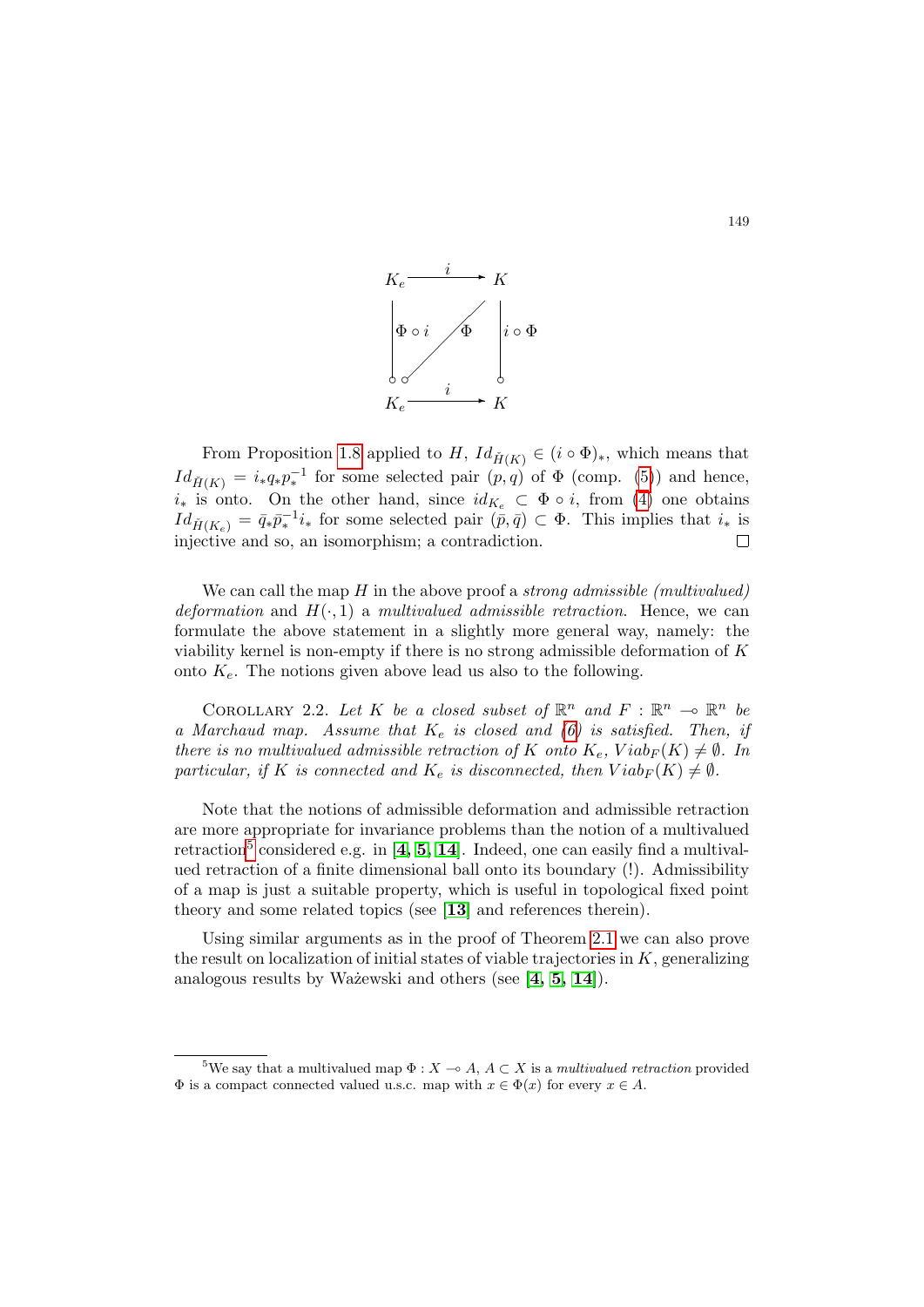COROLLARY 2.3. Let K be a closed subset of  $\mathbb{R}^n$  and  $Z \subset K$  be an arbitrary subset. Assume that  $F: \mathbb{R}^n \to \mathbb{R}^n$  is a Marchaud map satisfying [\(3\)](#page-4-0) and

(9)  
\nthere is a subset 
$$
A \subset K
$$
,  $K_e \subset A$ ,  
\nand there exists a retraction  $r : A \to K_e$   
\nsuch that  $x([\rho_K(x), \tau_K(x)]) \subset A$   
\nfor every  $x_0 \in Z$  and every  $x \in S_F(x_0)$ .

If there is an admissible multivalued retraction of  $K_e$  onto  $Z \cap K_e$  and there is no admissible multivalued retraction of Z onto  $Z \cap K_e$ , then there is a trajectory  $x(\cdot)$  starting from  $Z \setminus K_e$  and viable in K.

In the proof, we construct an admissible map  $\Phi : Z \to K_e$  given by [\(8\)](#page-7-0) and compose it with the admissible retraction given in assumptions. We obtain an admissible retraction of Z onto  $K_e \cap Z$  and finish the proof. Note that in proving the upper semicontinuity of the map  $\Phi$ , we have to use Lemma [1.4,](#page-4-2) since the set  $K_e$  does not have to be closed.

<span id="page-9-0"></span>3. Second approach: through deformation retracts. It is seen that every strong deformation (single-valued) is a strong admissible deformation. Therefore, it would be better to formulate sufficient conditions for non-emptiness of the viability kernel in terms of strong deformations. The aim of this section is to study when it is possible in a multivalued case.

We start with a preliminary result which is rather obvious because of wellknown selection theorems.

<span id="page-9-1"></span>PROPOSITION 3.1. ([[11](#page-15-6)], Proposition 3.1) Let K be a closed subset of  $\mathbb{R}^n$ and F be a locally Lipschitz Marchaud map such that  $K_e = K^-$  is closed. If  $K^-$  is not a strong deformation retract of K, then  $Viab_F(K) \neq \emptyset$ .

To prove the proposition, it is sufficient to take any locally Lipschitz selection f of F, which surely has the same exit set as F. Assuming  $Viab_F(K) = \emptyset$ , we can perform a standard construction of a strong deformation of K onto  $K^$ using regularity of  $f$ . Some immediate consequences of Proposition [3.1](#page-9-1) are given in [[11](#page-15-6)].

Unfortunately, the situation (essentially multivalued) where  $K_e = K^-$  is rare. Usually  $K^- \subset K_e$  and  $K^- \neq K_e$ . The important question arises: is it possible to find a locally Lipschitz selection or arbitrarily near approximation f of F such that  $K^-(f) = K^-(F)$ ?

Looking for a suitable selection we would like to find the one with  $f(x) \in$  $F(x) \cap T_K(x)$  on  $K_e \setminus K^-$ . Let us note the main difficulty in what we need. Even for a very regular set K (when  $T_K(\cdot)$  is locally Lipschitz) and for a locally Lipschitz map F, the map  $F(\cdot) \cap T_K(\cdot)$  may be not lower semicontinuous (l.s.c.). So, there are no appropriate general selection theorems. Nevertheless,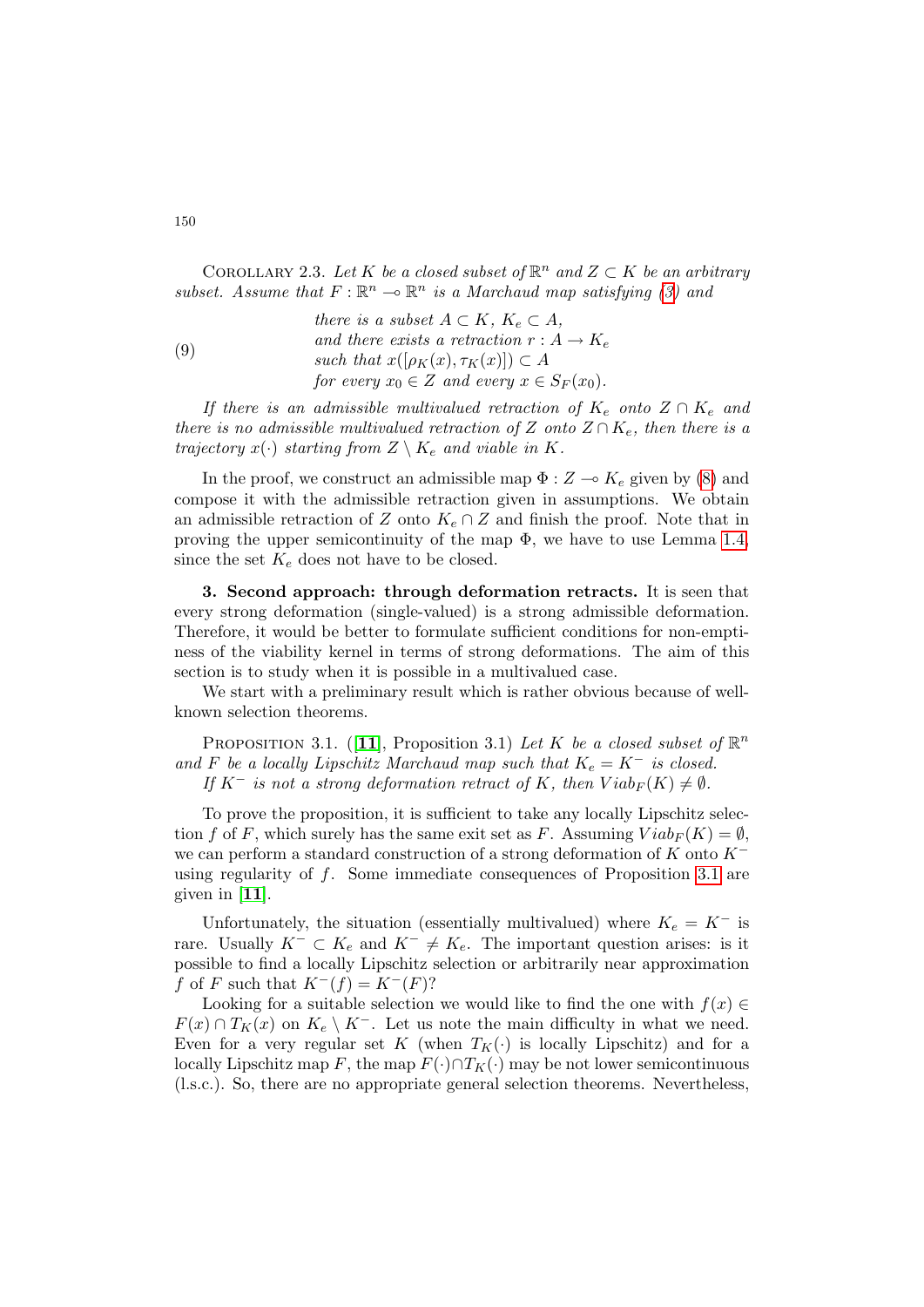in [[11](#page-15-6)], the authors proved some interesting results under suitable regularity assumptions on  $K$  and the map  $F$ . Let us give a slight restriction of one of the results in [[11](#page-15-6)].

<span id="page-10-1"></span>THEOREM 3.2. (comp. [[11](#page-15-6)], Theorem 3.16) Let K be a  $C^{1,1}$  n-manifold in  $\mathbb{R}^n$  with a boundary  $\partial K$  and  $F: \mathbb{R}^n$  →  $\mathbb{R}^n$  be a Marchaud locally Lipschitz map such that  $K^-$  is closed,  $M = \overline{K_e \setminus K^-}$  is a compact Lipschitz neighborhood retract (the retraction is Lipschitz) and the following conditions are satisfied:

- (i) For each  $x \in M$  and  $y \in \partial F(x)$ , the cone  $T_{F(x)}(y)$  is a half-space;
- (ii) For the Hamiltonian

$$
\mathcal{H}(x,p) := \min\{\langle v, p \rangle \mid v \in F(x)\},\
$$

the derivative  $\frac{\partial \mathcal{H}}{\partial p}(x,p) = ArgMin_{v \in F(x)} \langle v, p \rangle$  exists and is locally Lips*chitz on*  $M \times (\mathbb{R}^n \setminus \{0\})$ .

If  $K^-$  is not a strong deformation retract of K, then  $Viab_F(K) \neq \emptyset$ .

We refer to [[11](#page-15-6)] for the proof and other related results. Let us only give two comments.

Comment 1. Values of  $F$  are very regular (a bit more than strictly convex). As an example of such situation we can consider the control problem

(10) 
$$
\begin{cases} \n\dot{x} = f(x) + A(x)u \\ \nu \in U = \overline{B_1}, \n\end{cases}
$$

where  $f: \mathbb{R}^n \to \mathbb{R}^n$  and  $A: \mathbb{R}^n \to L(\mathbb{R}^n, \mathbb{R}^n)$  are locally Lipschitz. Then the map  $F(x) := f(x) + A(x)U$  satisfies (i)–(ii).

Comment 2. The class of neighborhood locally Lipschitz retracts is quite large. It contains, e.g., all proximate retracts, that is, sets  $M$  with a neighborhood U of M such that the projection

$$
\pi_M(x) := \{ y \in M \mid |y - x| = \inf_{u \in M} |u - x| \}
$$

is single-valued. In particular, it contains all  $C^{1,1}$  manifolds.

Now, we prove the main result of this section and compare it with Theorem [3.2.](#page-10-1)

<span id="page-10-0"></span>THEOREM 3.3. Let  $K = \overline{IntK}$  be a closed sleek<sup>[6](#page-10-2)</sup> subset of  $\mathbb{R}^n$  and  $F$ :  $\mathbb{R}^n$   $\multimap$   $\mathbb{R}^n$  be a Marchaud map such that  $K^-$  is a closed strong deformation retract of its certain open neighborhood V in K. Assume that  $Int T_K(x) \neq \emptyset$ for every  $x \in K \setminus K^-$ .

If  $K^-$  is not a strong deformation retract of K, then  $Viab_F(K) \neq \emptyset$ .

<span id="page-10-2"></span><sup>&</sup>lt;sup>6</sup>We say that a set K is sleek, if the cone map  $T_K(\cdot)$  is lower semicontinuous.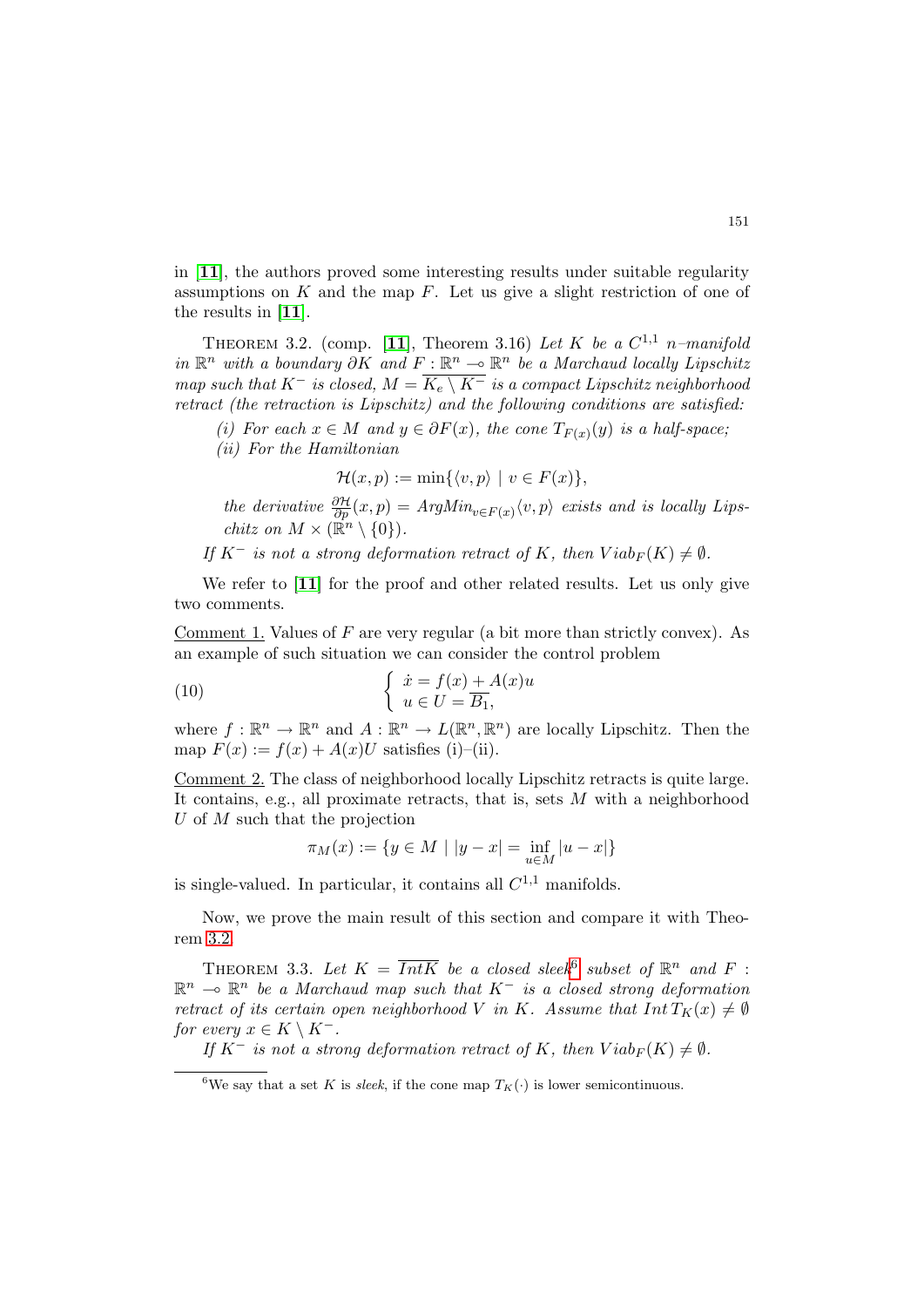The comparison we mentioned above will be given again in the form of some comments.

Comment 1. Recall that sleekness means that  $T_K(\cdot)$  is l.s.c. which is essentially less than being Lipschitzean.

Comment 2. F may be not Lipschitzean (only u.s.c.).

Comment 3. Assumption  $Int T_K(x) \neq \emptyset$  eliminates "too sharp corners" of the set K.

Comment 4. Retractness assumption says that  $K^-$  is an NDR (neighborhood deformation retract) in K (see [[20](#page-15-10)]). This situation very often appears if  $K^$ is a neighborhood retract of K.

To prove Theorem [3.3,](#page-10-0) we need some lemmas.

<span id="page-11-3"></span>LEMMA 3.4. ([[9](#page-14-9)], Lemma 3.2) Let  $K \subset \mathbb{R}^n$  be a compact set and F be such that  $K_s$  is closed. Then, for any open neighborhood  $V_0$  of  $K_s$  in  $\mathbb{R}^n$ , there exist an open neighborhood  $V_F$  of  $K_s$  in  $\mathbb{R}^n$  and  $\varepsilon_0 > 0$  such that, for every  $p \in V_F \cap K$ ,  $0 < \varepsilon \leq \varepsilon_0$  and every locally Lipschitz  $\varepsilon$ -approximation<sup>[7](#page-11-0)</sup> f of F, there is  $p \notin Viab_f(K)$  and  $S_f(p)([0, \tau_K(p)]) \subset V_0 \cap K$ , where  $\tau_K$  is the exit function for f.

<span id="page-11-2"></span>LEMMA 3.5. Let A be a closed subset of  $\mathbb{R}^n$ . Assume that  $F: \mathbb{R}^n \to \mathbb{R}^n$ ,  $\Psi : A \multimap \mathbb{R}^n$  are convex valued, F is u.s.c., and  $\Psi$  satisfies the following condition:

<span id="page-11-1"></span>(11) *For every* 
$$
x \in A
$$
 *there exist*  $y_x \in F(x) \cap Int \Psi(x)$   
\n*and an open neighborhood*  $V(x)$  *of*  $x$  *in*  $X$   
\n*such that*  $y_x \in Int \Psi(z)$  *for each*  $z \in V(x) \cap A$ .

Then, for every  $\varepsilon > 0$ , there exist an open neighborhood  $\Omega_{\varepsilon}$  of A in  $\mathbb{R}^{n}$  and a locally Lipschitz map  $f : \mathbb{R}^n \to \mathbb{R}^n$  such that

(i) f is an  $\varepsilon$ -approximation of F, (ii) f is a selection of  $Int \psi(\cdot)$  on A.

Let us note that assumption [\(11\)](#page-11-1) is satisfied if, e.g.,  $\Psi$  is l.s.c. and

 $F(x) \cap Int \Psi(x) \neq \emptyset$  for every  $x \in A$ .

PROOF OF LEMMA [3.5.](#page-11-2) Denote  $A_m := A \cap \overline{B(0,m)}$ ,  $m \geq 1$ . For a given  $\varepsilon > 0$ , consider the open covering of  $A_1$  in X,

$$
U(x) := B(x, \varepsilon/2) \cap \{x' \in \mathbb{R}^n \mid F(x') \subset F(x) + \varepsilon/2B_1\}, \ x \in A_1.
$$

<span id="page-11-0"></span><sup>&</sup>lt;sup>7</sup>By an  $\varepsilon$ -approximation of F we mean a single-valued map f such that  $d_{\text{conv }F(B(x,\varepsilon))}f(x) < \varepsilon$  for every x. This condition is slightly weaker than the usual one considered in approximation techniques ("conv" is added, comp. [[13](#page-15-9)]).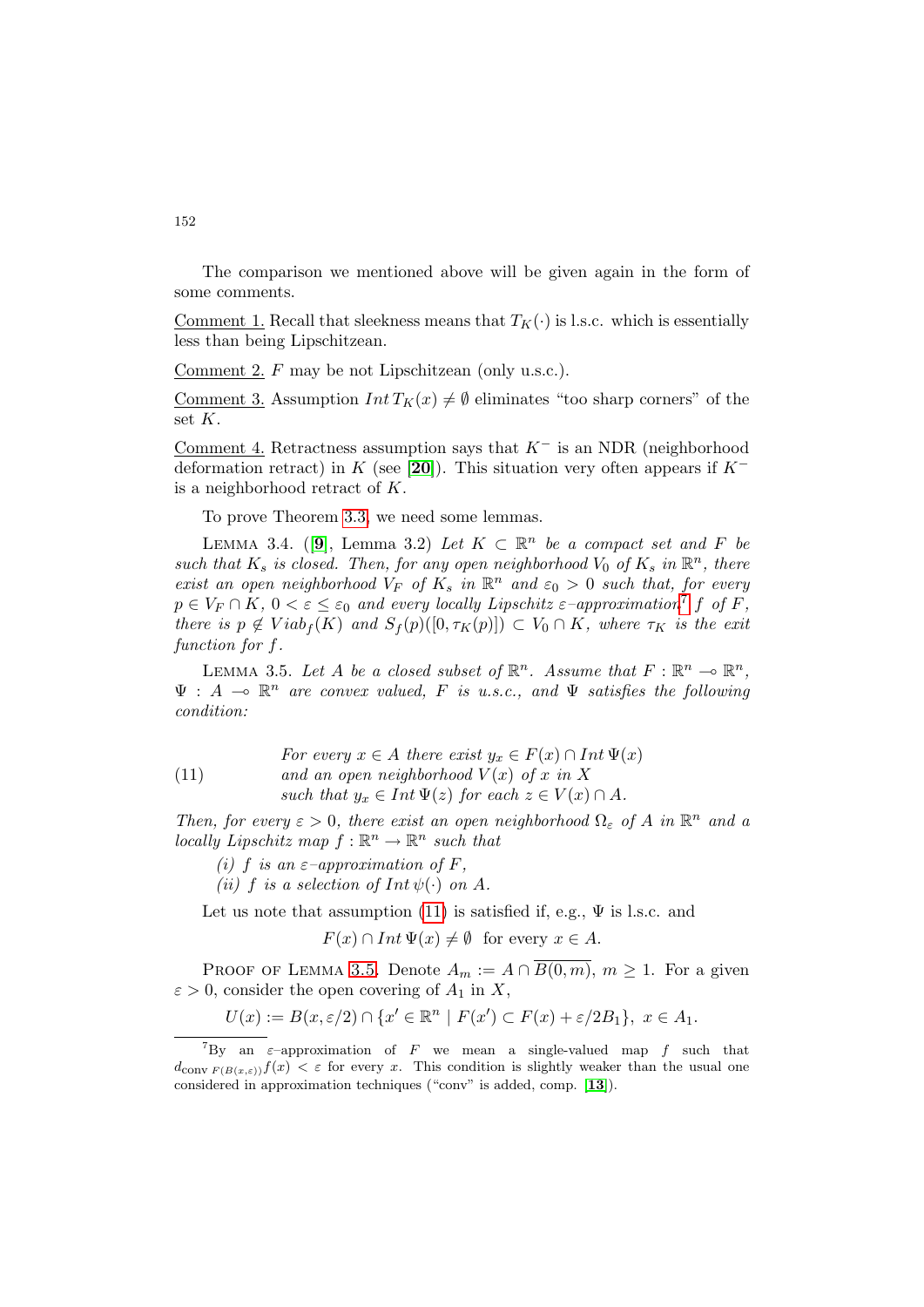Since  $A_1$  is compact, we find a finite open star-refinement  $\mathcal{V}_1 = \{V_1, \ldots, V_{k_1}\}\$ of  $\{U(x)\}_{x\in A_1}$  i.e., for every  $i \in \{1, \ldots, k_1\}$ , there is  $\bar{x} \in A_1$  such that

$$
st(V_i,\mathcal{V}_1):=\bigcup\{V_j\in\mathcal{V}_1|V_j\cap V_i\neq\emptyset\}\subset U(\bar{x}).
$$

For  $m \geq 2$  and  $x \in A_m \setminus A_{m-1}$  we consider also

$$
U(x) \subset B(x,\varepsilon/2) \cap \{x' \in \mathbb{R}^n \mid F(x') \subset F(x) + \varepsilon/2B_1\}, \ U(x) \cap A_{m-1} = \emptyset,
$$

and find, analogously, a finite open star-refinement  $\mathcal{V}_m$  of  $\{U(x)\}_{x\in A_m}$  such that

$$
\mathcal{V}_m = \{V_1, \dots, V_{k_{m-1}}, V_{k_{m-1}+1}, \dots, V_{k_m}\},
$$
  

$$
V_{k_{m-1}+i} \cap A_{m-1} = \emptyset, i = 1, \dots, k_m - k_{m-1}.
$$

By assumption [\(11\)](#page-11-1), we find, for every  $x \in A$  ( $x \in A_m \setminus A_{m-1}$ ), a point  $y_x \in F(x) \cap Int \Psi(x)$  and open neighborhoods  $V(x) \subset U(x)$ ,  $V_i \in V_m$  of x in X such that  $V(x) \subset V_i$  and  $y_x \in Int \Psi(z)$  for each  $z \in V(x) \cap A$ .

Let  $\mathcal{V} := \{V(x_1), \ldots, V(x_l), \ldots\}$  be a locally finite covering of A chosen so that

 $\{V(x_1), \ldots, V(x_{l_1})\}$  is a covering of  $A_1$ ,

$$
\{V(x_1), \ldots, V(x_{l_2})\}, l_2 \ge l_1, \text{ is a covering of } A_2 \text{ and } A_1 \cap \bigcup_{i=l_1+1}^{l_2} V(x_i) = \emptyset,
$$

and, for any other m,

$$
\{V(x_1), \ldots, V(x_{l_m})\}, l_m \ge l_{m-1} \text{ is a covering of } A_m
$$
  
and  $A_{m-1} \cap \bigcup_{i=l_{m-1}+1}^{l_m} V(x_i) = \emptyset.$ 

Take a locally Lipschitz partition of unity  $\{\lambda_i\}_{i=1}^{\infty}$  subordinated to  $\mathcal V$ . Denote  $\Omega_{\varepsilon} := \bigcup_{i=1}^{l} V(x_i)$  and define  $f : \Omega_{\varepsilon} \to \mathbb{R}^n$ ,

$$
f_0(x) := \sum_{i=1}^{\infty} \lambda_i(x) y_i,
$$

where  $y_i := y_{x_i}$ . Of course,  $f_0$  is locally Lipschitzean. Moreover, by convexity of values of  $\Psi$ ,  $f_0$  is a selection of  $Int \Psi(\cdot)$  on A.

Let  $x \in \bigcup_{i=1}^{\infty} V(x_i)$ . Then, in fact, there is  $m \geq 1$  such that  $x \in \bigcup_{i=1}^{l_m} V(x_i)$ . Since V is a star-refinement of  $\{U(x)\}_{x\in A}$ , there is  $\bar{x} \in A$  (in fact,  $\bar{x} \in A_m$ ) such that  $x, x_i \in U(\bar{x})$  for each  $i \in \{1, ..., l_m\}$  with  $x \in V(x_i)$ . Therefore,  $y_i \in F(x_i) \subset F(\bar{x}) + \varepsilon/2B_1$  and, since  $F(\bar{x})$  is convex,  $f_0(x) \in F(\bar{x}) + \varepsilon/2B_1$ . Hence,  $f_0(x) \in F(B(x, \varepsilon)) + \varepsilon B_1$  which means that  $f_0$  is an  $\varepsilon$ -approximation of  $F$ .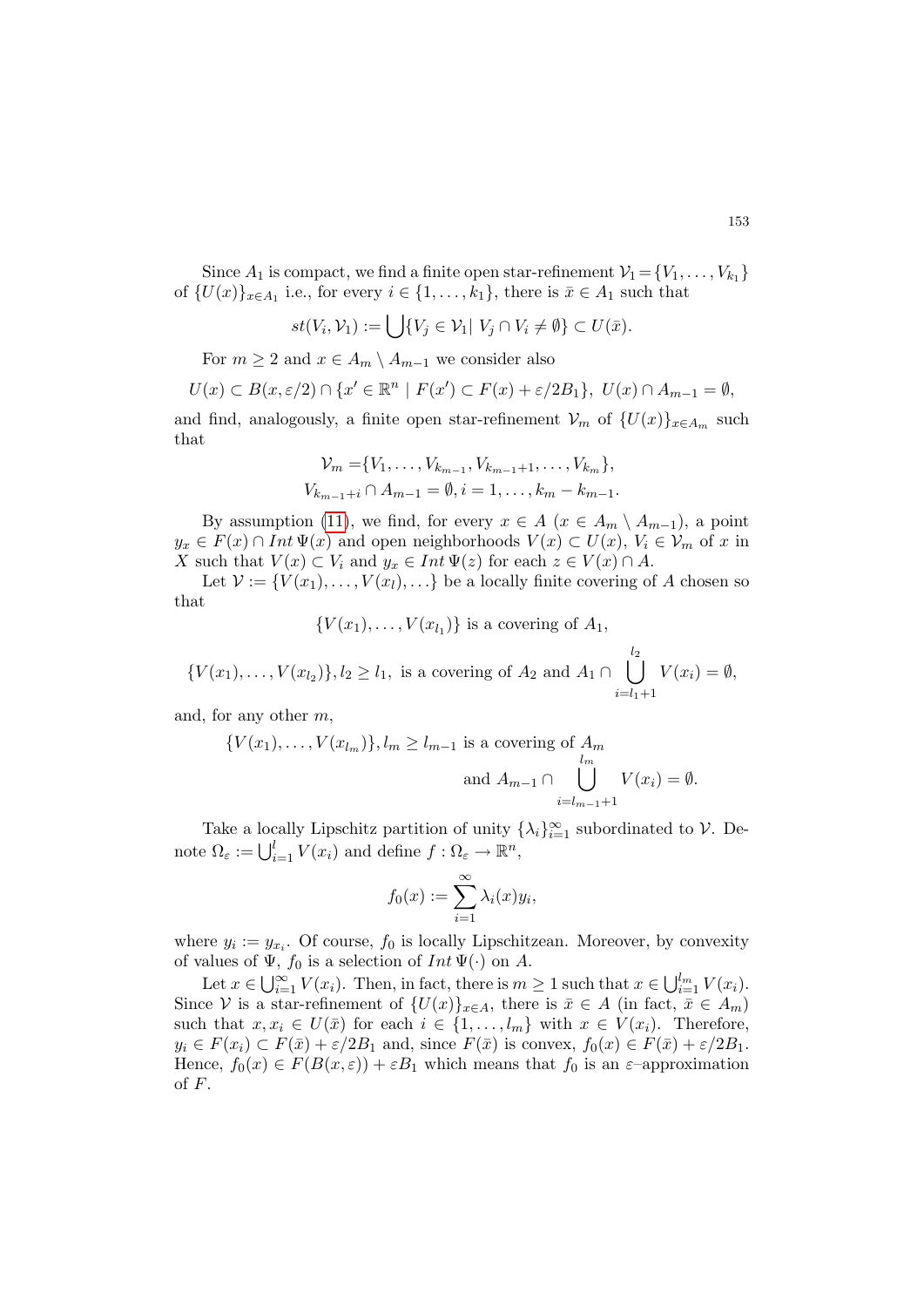Let  $f_1: \mathbb{R}^n \to \mathbb{R}^n$  be any locally Lipschitz  $\varepsilon$ -approximation of F. Using a locally Lipschitz function  $u : \mathbb{R}^n \to [0,1]$  such that  $u \equiv 1$  on A and  $u \equiv 0$  on  $\mathbb{R}^n \setminus \Omega_{\varepsilon}$ , we join  $f_0$  and  $f_1$  obtaining  $f : \mathbb{R}^n \to \mathbb{R}^n$ ,

$$
f(x) := u(x)f_0(x) + (1 - u(x))f_1(x),
$$

which is still an  $\varepsilon$ –approximation of F and a selection of Int  $\Psi(\cdot)$  on A. The proof is complete.  $\Box$ 

<span id="page-13-0"></span>LEMMA 3.6. Let  $X \subset \mathbb{R}^n$  and  $A \subset X$  be a closed subset. Assume that  $\Psi: X \to \mathbb{R}^n$  is convex valued, and satisfies the following condition:

(12) For every 
$$
x \in X
$$
 there exist  $y_x \in \Psi(x)$  and an open neighborhood  
(12)  $V(x)$  of x in X such that  $y_x \in \Psi(z)$  for each  $z \in V(x)$   
with  $y_x = 0$  for every  $x \in A$ .

Then there exists a locally Lipschitz selection  $f: \Omega_{\varepsilon} \to \mathbb{R}^n$  of  $\Psi$  such that  $f(x) = 0$  for every  $x \in A$ .

PROOF. Without loss of generality we may assume that the covering  ${V(x)}_{x\in X}$  is countable and locally finite, and  $V(x) \cap A = \emptyset$  for every  $x \notin$ A. Let  $\{\lambda_i\}_{i=1}^{\infty}$  be a locally Lipschitz partition of unity subordinated to this covering.

Define  $f: X \to \mathbb{R}^n$ ,

$$
f(x) := \sum_{i \in I(x)} \lambda_i(x) y_{x_i},
$$

where  $I(x) := \{i \in \mathbb{N} \mid x \in V(x_i)\}\$ . Obviously, f is locally Lipschitzean. Moreover, by convexity of values of  $\Psi$ , f is its selection. Since, for every  $x \in A$ ,  $\{y_{x_i} \mid i \in I(x)\} = \{0\}$ , we obtain that  $f(A) = \{0\}$ .  $\Box$ 

PROOF OF THEOREM [3.3.](#page-10-0) Assume that  $Viab_F(K) = \emptyset$ . Let  $V_F \subset V$  be as in Lemma [3.4,](#page-11-3) chosen for V. Take an open neighborhood  $\Omega_0$  of  $K^-$  in K such that  $\overline{\Omega_0} \subset V_F$ .

For an arbitrary small  $\varepsilon > 0$  define the following auxiliary map  $F_{\varepsilon} : \mathbb{R}^n \to$  $\mathbb{R}^n$ 

$$
F_{\varepsilon}(x) := F(x) + \delta_{\varepsilon}(x)\overline{B_1},
$$

where  $\delta_{\varepsilon}(x) := \min\{d_{\overline{\Omega_0}}(x), \varepsilon\}$ . Then  $K^-(F_{\varepsilon}) = K^-(F)$  and

$$
F_{\varepsilon}(x) \cap Int T_K(x) \neq \emptyset \text{ for every } x \in K \setminus \overline{\Omega_0}.
$$

Let  $\Omega \supset \overline{\Omega_0}$  be an open subset in K such that  $\overline{\Omega} \subset V_F$ . From Lemma [3.5](#page-11-2) it follows that there exists a locally Lipschitz  $\varepsilon$ -approximation f of  $F_{\varepsilon}$  such that  $f(x) \in Int T_K(x)$  for every  $x \in K \setminus \Omega$ . Therefore,  $K^-(f) \subset \Omega$ .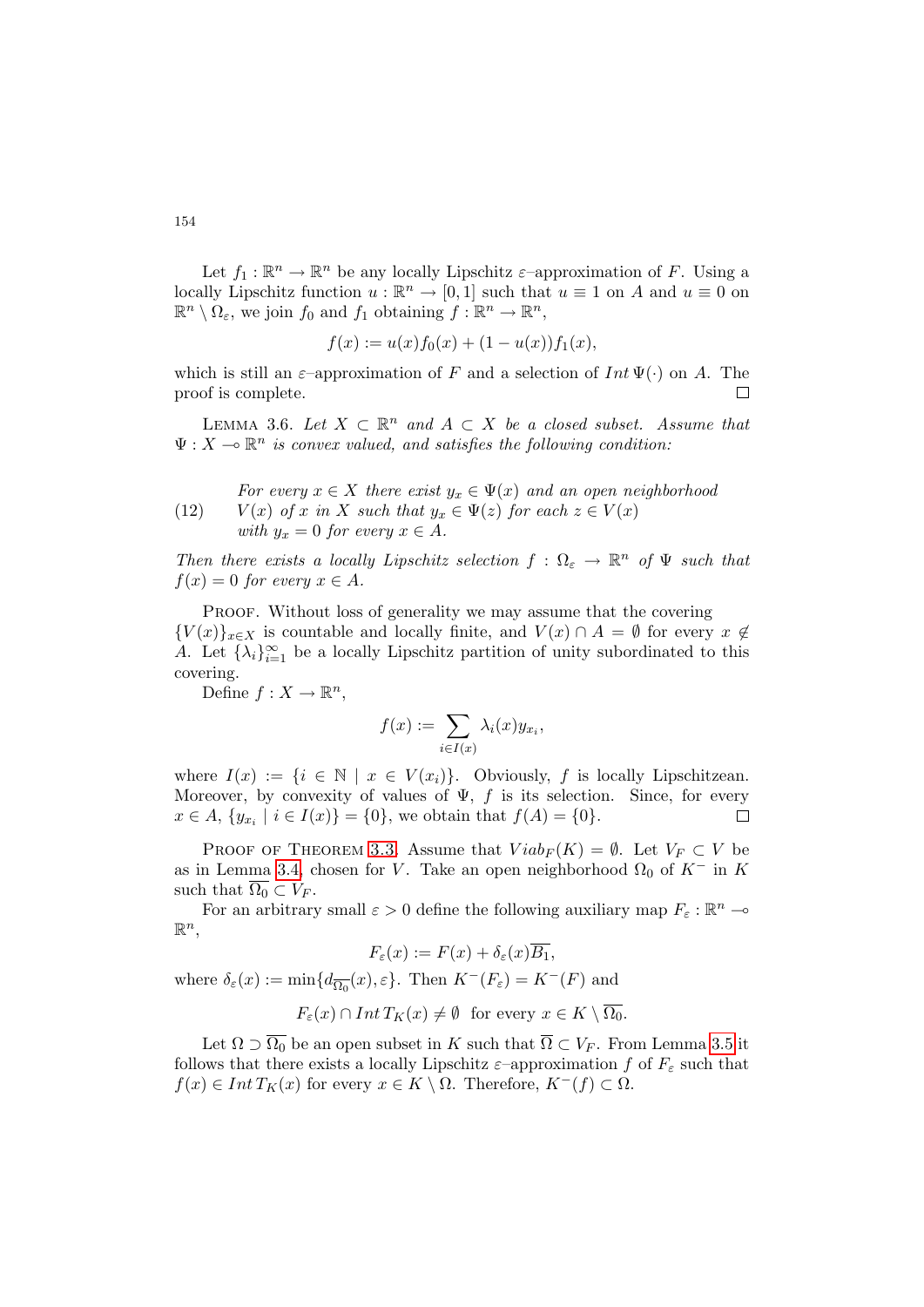Take an open set U in K such that  $\overline{\Omega} \subset U \subset \overline{U} \subset V_F$ . Consider the map  $\Gamma: K \multimap [0, \infty),$ 

$$
\Gamma(x) := [\tau_{K\setminus U}(x), \tau_K(x)].
$$

This map does not have to be l.s.c. Nevertheless, it satisfies the following condition:

For every  $x \in K$ , there exist  $\gamma_x \in \Gamma(x)$  and an open neighborhood  $V(x)$  of x in K such that  $\gamma_x \in \Gamma(z)$  for any  $z \in V(x)$ .

Indeed, it is sufficient to take  $\gamma_x \in \Gamma(x)$  such that  $S_f(x)(\gamma_x) \in U \setminus \overline{K^-(f)}$  if  $x \notin \overline{K^-(f)} \cup K^-$ , and  $\gamma_x = 0$  if  $x \in \overline{K^-(f)} \cup K^-$ , and use regularity of f. From Lemma [3.6](#page-13-0) it follows that there exists a continuous selection  $\gamma: K \to [0,\infty)$ of Γ with  $\gamma(x) = 0$  for every  $x \in K^{-}(f) \cup K^{-}$ . Notice that  $S_{f}(x)(\gamma(x)) \in V$ and  $\gamma(x) \leq \tau_K(x)$  for every  $x \in K$ .

Define the homotopy  $h: K \times [0,1] \to K$ ,

$$
h(x,t) := \begin{cases} S_f(x)(2t\gamma(x)), & \text{if } 0 \le t \le \frac{1}{2}, \\ k(S_f(x)(\gamma(x)), 2t - 1), & \text{if } \frac{1}{2} < t \le 1. \end{cases}
$$

One can see that h is continuous,  $h(\cdot, 0) = id_K$  and  $h(x, 1) \in K^-$  for every  $x \in K$ . Moreover, for every  $x \in K^-$ , there is  $\gamma(x) = 0$  and hence  $h(x, t) =$  $k(x, t) = x$  for any  $t \in [0, 1]$ . We conclude that  $K^-$  is a strong deformation retract of K; a contradiction.  $\Box$ 

## References

- <span id="page-14-5"></span>1. Andres J., Gabor G., Górniewicz L., *Boundary value problems on infinite intervals*, Trans. Amer. Math. Soc., 351 (1999), 4861–4903.
- <span id="page-14-7"></span>2. Arronson G., On two theorems by Hartman and Wintner. An Application of the Ważewski retract method, J. Math. Anal. Appl., 66 (1978), 232–236.
- <span id="page-14-0"></span>3. Aubin J.-P., Viability Theory, Birkhäuser, Boston, 1991.
- <span id="page-14-1"></span>4. Bebernes J.W., Schuur J.D., Investigations in the topological method of Ważewski, Atti Accad. Naz. Lincei, Rend., Cl. Sci. Fis. Mat., VIII Ser., 49 (1970), 39–42.
- <span id="page-14-2"></span>5.  $\frac{1}{100}$ , The Ważewski topological methods for contingent equations, Ann. Mat. Pura Appl., Ser. IV, 87 (1970), 271–279.
- <span id="page-14-3"></span>6. Cardaliaguet P., Sufficient conditions of nonemptiness of the viability kernel, PhD Thesis, Chapter 8, Université Paris IX, Dauphine, 1992.
- <span id="page-14-4"></span> $\_\_\_\$ , Conditions suffisantes de non-vacuité du noyau de viabilité, C. R. Acad. Sci., Paris, Ser. I, 314, 11 (1992), 797–800.
- <span id="page-14-6"></span>8. Cardaliaguet P., Gabor G., Quincampoix M., Equilibria and strict equilibria of multivalued maps on noninvariant sets, Ann. Polon. Math., 82 (2003), 19–37.
- <span id="page-14-9"></span>9. Gabor G., Homotopy index for multivalued maps on sleek sets, submitted.
- <span id="page-14-8"></span>10. Gabor G., Quincampoix M., De l'existence de solutions d'équations différentielles assujetties à rester dans un ensemble fermé, C. R. Acad. Sci. Paris, Série I, 333 (2001), 913–918.